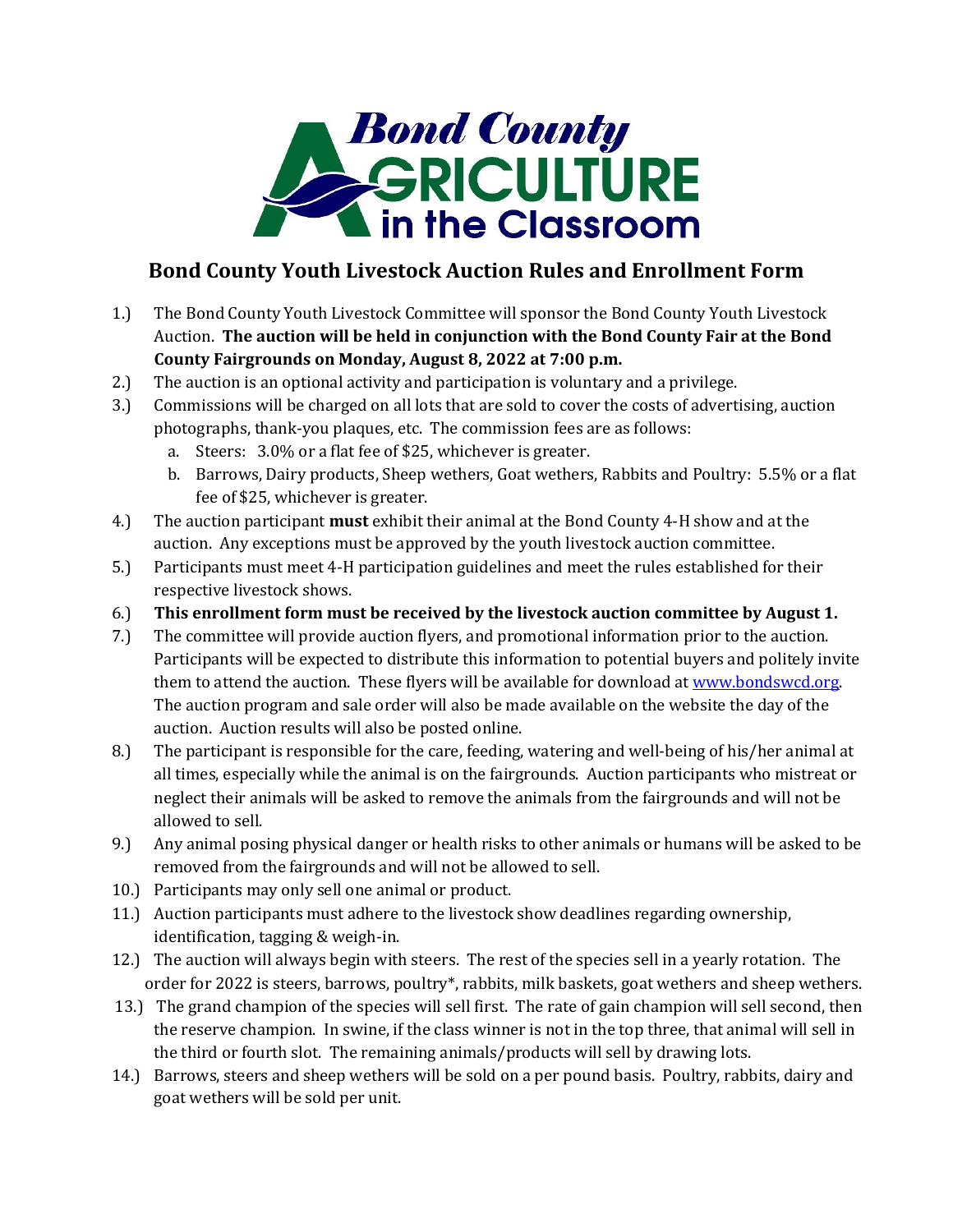- 15.) Conditions of Animals eligible for sale:
	- a. Barrows: must have a minimum weight of 200 lbs. There will be no maximum weight to determine eligibility, but the maximum payment weight will be 280 lbs. Barrows must arrive at the fairgrounds between 8:00 p.m. Sunday, Aug. 7 and noon Monday, Aug. 8.
	- b. Steers: must weigh a minimum of 900 lbs. and will be sold at actual scale weight.
	- c. Sheep Wethers: must weigh a minimum of 80 lbsRabbits: Pen of three must strive for uniformity in color, size and composition. Rabbits must be 10-12 weeks old at time of show and weigh 3.5-5.5 lbs. each.
	- d. \*Poultry must be of market quality and can be a combination of:
		- i. POULTRY will only sell if there is a live poultry show. \*If AVIAN FLU restrictions are still in place there will be NO POULTRY AUCTION!
		- ii. Pen of 3 Fryer chickens cockerels or pullets weighing 4 lbs. or less each; Pen of 3 Roaster chickens – cockerels or pullets weighing 4-8 lbs. each;
		- iii. A pair of turkeys, a pair of ducks, a pair of geese or a pair of guineas hatched during the previous year & of the same sex
	- e. Dairy: Exhibitors are allowed to sell certificates and baskets for the products produced by their species.
	- f. Goat Wether: **Meat goats only** will be sold and they will be sold per unit. Goats must have been born after October 1 of the previous year.
- 16.) Due to safety reasons, exhibitors leading or driving an animal through the sale ring cannot bring other commodities into the sale ring. Exhibitors need to concentrate on controlling their animal. It is permissible to give the buyer other commodities once your animal is through the ring.
- 17.) Participants with small species/products are allowed to bring commodities into the ring in order to enhance their product. The products must either be carried by the seller or presented on the table provided.
- 18.) If the participant wishes to retain show rights, this must be reported at weigh-in or immediately after the show. The participant must indicate a date that the animal will be delivered to the buyer's choice of destination. This enables the buyer to know when he will have possession of the animal.
- 19.) Participants will clarify sale or no sale of the animal at the weigh-in. Commission will be assessed on all animals/products that go through the sale ring.
- 20.) Following the auction, if an animal is to be substituted because of lameness, death, reserving show rights, or other circumstances, the auction committee must be notified and must be satisfied with the arrangements made between the buyer and seller. Should the substitution not be possible, the check is to be returned to the buyer.
- 21.) **If a buyer purchases a steer, barrow or sheep wether, they will have the option to "sell" that market animal at the current advertised market price. That price per pound (for the full animal weight) will be deducted from the youth members check and paid to the buyer. The youth member would receive the balance after commissions and the market price are deducted. The youth member would retain ownership of the animal.**
- 22.) Appropriate attire and personal appearance is required for participation in the auction.
- 23.) After each lot sells, a photograph will be taken of the seller, buyer and animal/product for use in advertising and promotion of the auction. By agreeing to participate in the auction you are